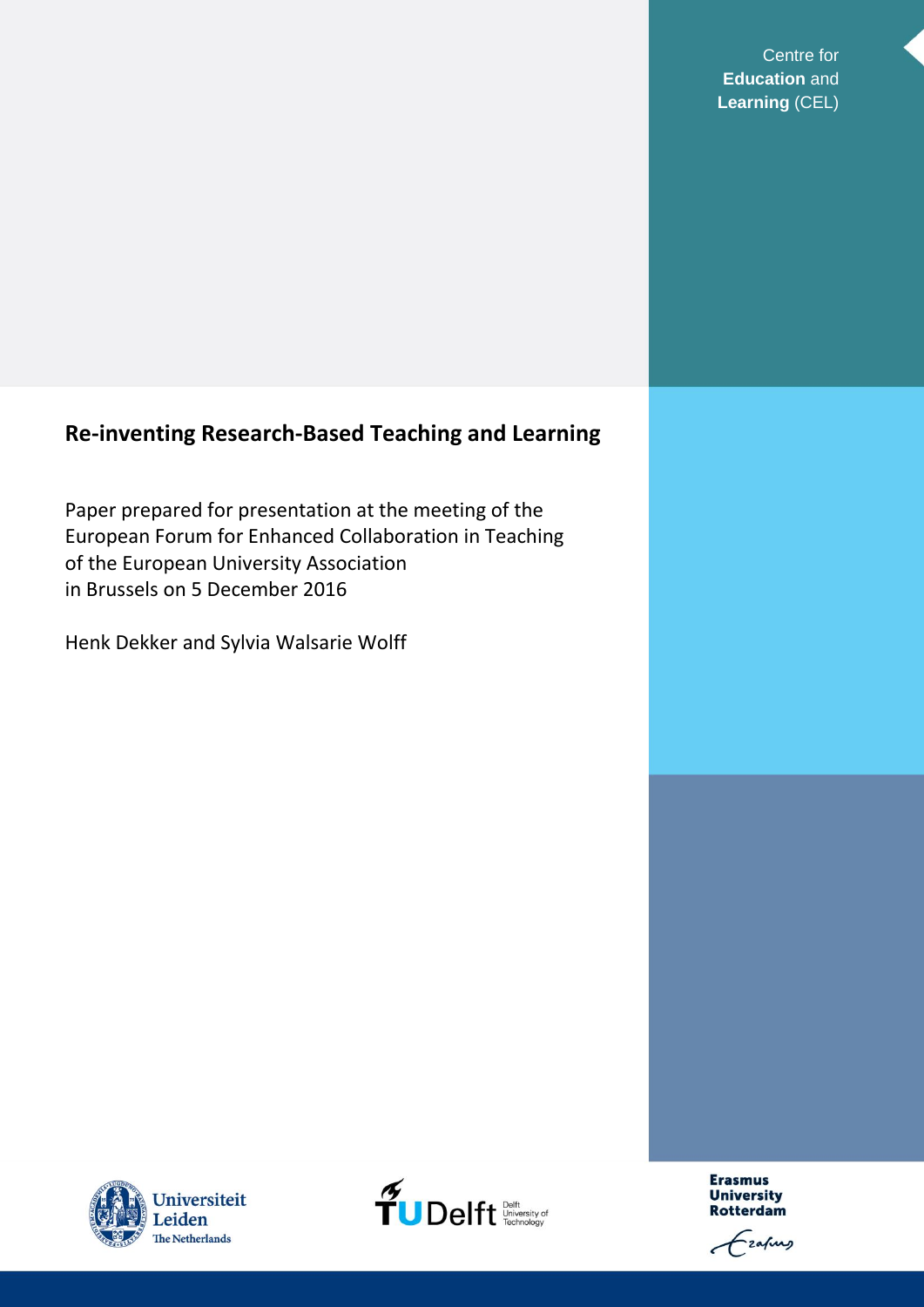#### **Introduction**

Enhancement of teaching and learning with regard to relevance and quality is high on the agenda of universities in Europe (European University Association, 2016). One of the ambitions of many universities is to bring the two core academic activities – education and research - closer together and to integrate research into teaching more than up to now. This paper intends to provide a few informative building blocks thereto. We have consulted various scientific publications, policy documents and conference reports for answers to the following questions: What is research-based teaching? Why is research-based teaching desired? How is research-based teaching designed and implemented? Does research-based teaching work in practice? What to do for more research-based teaching?

#### **What is research-based teaching?**

What we want to describe here has different names in the literature. The 'umbrella' concepts are 'teaching-research nexus', 'intertwining teaching and research', and 'research-informed teaching'. Research-based teaching is one of the crystallized forms thereof (together with 'research-engaged teaching', 'research intensive learning', 'inquiry-based learning', and 'students as researchers pedagogy'; Aditomo, et al., 2013; Kinkead, 2003).

Conceptualizing the teaching-research nexus and the other overarching concepts calls for conceptualizations of three concepts: what is the essence of 'teaching', what constitutes 'research' (Schouteden, Verburgh and Elen, 2016; Turner, et al., 2008), and when can we speak of a 'nexus' (Brew, 2003; Griffiths, 2004; Healey, 2005). In this paper we focus on the latter.

The teaching-research nexus takes shape in various forms. Students can learn from, about and through research (Hodson, 1992). Learning from research means that students acquire knowledge of important theories and research in their fields of discipline. Learning about research means that students gain knowledge of methods and techniques of research in courses methods and techniques of research and/or in research labs. Learning through research means that students acquire knowledge of their discipline by doing research themselves.

Another very useful distinction, partially overlapping with the previous one, is the distinction between 'research-led', 'research-oriented', 'research-tutored', and 'research-based' teaching. Healey (2005) made this distinction on the basis of two dimensions: the research focus - content versus process - and the role of the students - students as audience versus students as participants. In 'research-led' teaching the emphasis is on research-content and students are just audience. In 'research-oriented' teaching, the focus is shifted in the direction of research processes but students are still just audience. In 'research-tutored' teaching, the students are participants but the focus is on only research-content. In 'research-based teaching students are participants and the focus is on research processes. The distinction is also applied to curricula (Healey, et al., 2014: 42). 'Researchled' curricula aim 'to ensure that what students learn clearly reflects current and ongoing research in their discipline, possibly including research done by staff teaching them'. The focus in 'researchoriented' curricula is on 'developing students' knowledge of and ability to carry out the research methodologies and methods appropriate to their discipline(s) or profession'. In 'research-tutored' curricula the focus is on 'students and staff critically discussing research in the discipline'. 'Researchbased' curricula aims at 'ensuring that as much as possible the student learns in research and or inquiry mode' (Healey, et al., 2014: 42). Research-based curricula is preferred because '… universities should treat learning as not yet wholly solved problems and hence always in research mode' (Healey and Jenkins, 2009: 3) and 'All undergraduate students in all higher education institutions should experience learning through … research and inquiry' (Healey and Jenkins, 2009: 5; see also Miller, et al., 2012).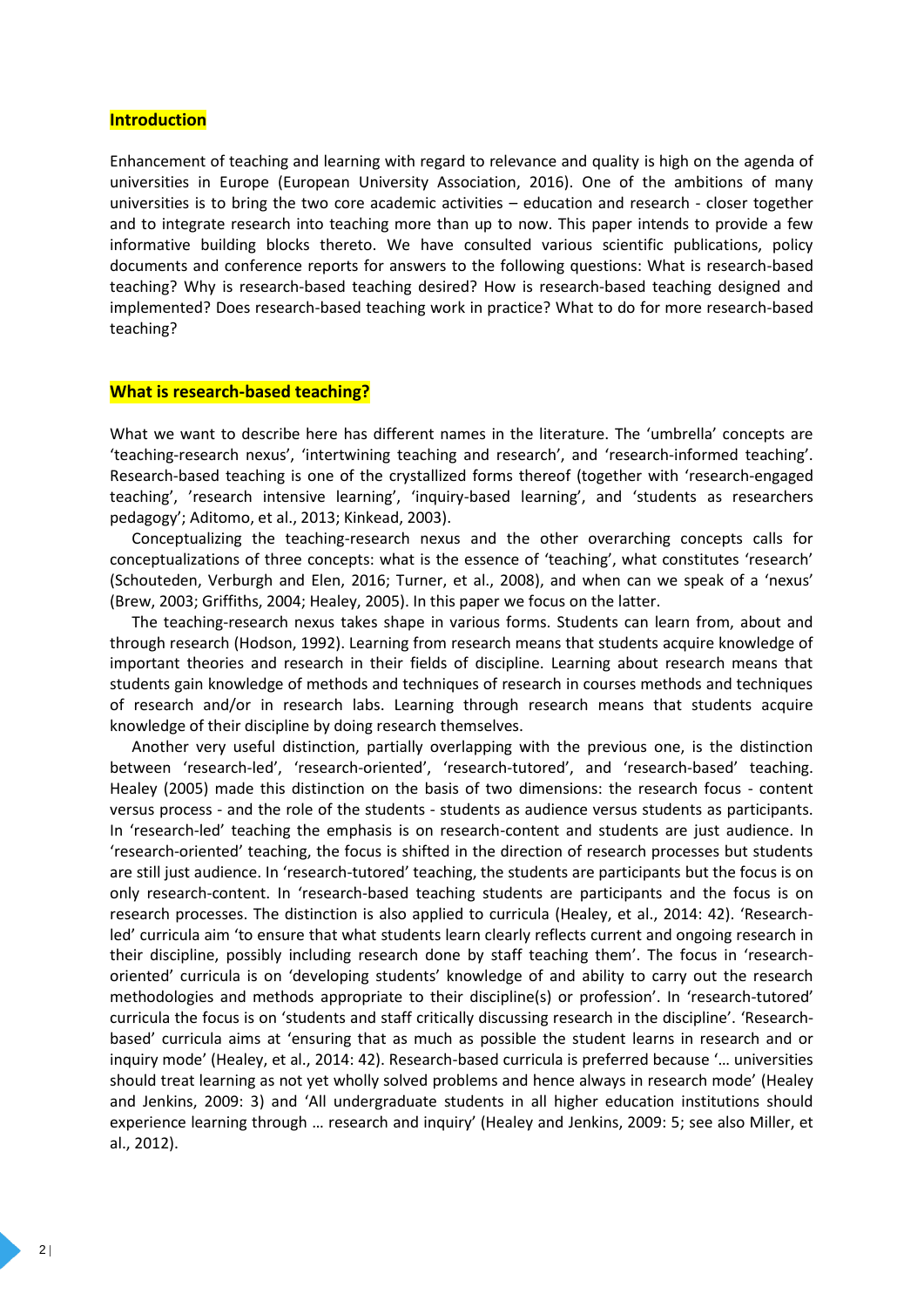| Figure 1: Teaching-research nexus variants |          |                |                 |              |  |  |  |
|--------------------------------------------|----------|----------------|-----------------|--------------|--|--|--|
| Distinction                                | Research |                | <b>Students</b> |              |  |  |  |
|                                            | Content  | <b>Process</b> | Audience        | Participants |  |  |  |
| Research-                                  |          |                |                 |              |  |  |  |
| 'led'                                      | x        |                | x               |              |  |  |  |
| 'oriented'                                 |          | x              | x               |              |  |  |  |
| 'tutored'                                  | x        |                |                 | x            |  |  |  |
| 'based'                                    |          | x              |                 | x            |  |  |  |
| teaching                                   |          |                |                 |              |  |  |  |
| Based on Healey (2005).                    |          |                |                 |              |  |  |  |

Students' perceptions of the teaching-research nexus reflect the fourfold distinction between 'research-led', 'research-oriented', 'research-tutored', and 'research-based' teaching. In a qualitative study, first-year undergraduates on degree programmes in the arts, humanities and social sciences experience inquiry and research in four distinct ways. Research as 'gathering information' and 'exploring others' ideas' was associated with learning by engaging independently with a knowledge base. Research as 'evidencing and developing students' own ideas' and 'making discoveries' was associated with an emergent sense of participation in knowledge building, understood as the potential to bring something personal or new to an area of study (Levy and Petrulis, 2012: 85).

The teaching-research nexus can be seen as a continuum with no relationship between teaching and research with students as consumers at one end and a full relationship with students as producers at the other. 'Research-based' teaching gives the strongest relationship. The summum is: teaching = research.

| Figure 2: Teaching-research nexus scale |                          |                               |                              |                            |  |  |
|-----------------------------------------|--------------------------|-------------------------------|------------------------------|----------------------------|--|--|
|                                         | Researchless teaching    |                               |                              | Teaching = research        |  |  |
|                                         | research-led<br>teaching | research-oriented<br>teaching | research-tutored<br>teaching | research-based<br>teaching |  |  |

Each educational unit (lecture, working group meeting, etc.) and each course, curriculum, and university can be placed on this scale by studying the level of integration of research in teaching in general and the research focus - content versus process - and the role of the students - students as audience versus students as participants in particular. Improvements can thus be regularly monitored. The highest objective may then be to move towards point 10 where 'students become scientists' (Winckler, 2011).

# **Why is research-based teaching desired?**

The observation that many students are underachieving is a starting point. The Association of American Colleges & Universities (2009) asked after this observation the question what universities can do to help students to 'achieve the forms of learning that serve them best, in the economy, in civic society, and in their own personal and family lives' (Association, 2009: 17). The answer includes seven 'high-impact educational practices', i.e. practices that have been widely tested and have been shown to be beneficial for students from many backgrounds. Undergraduate research is one of these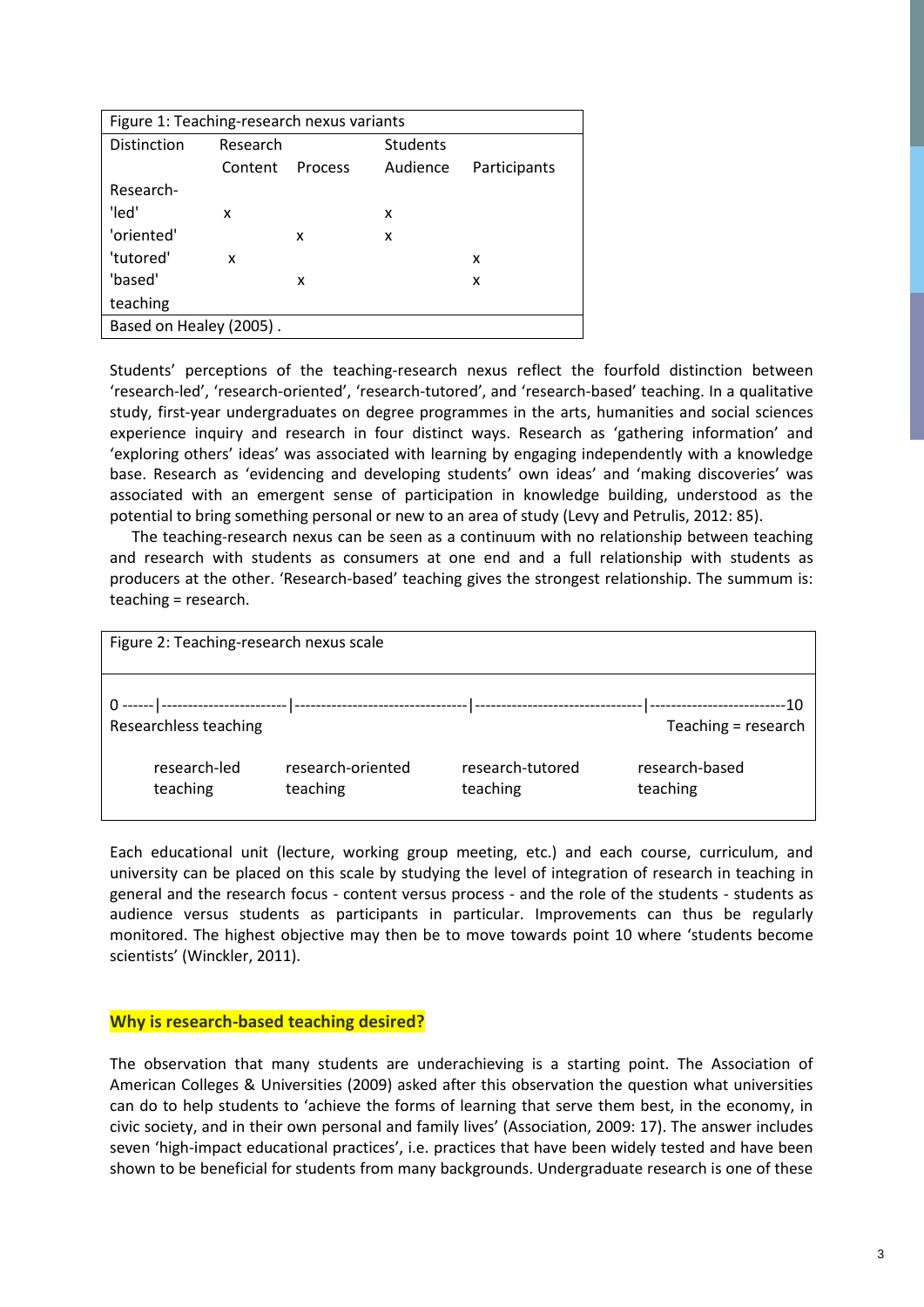'high-impact practices'. Student-faculty research has, according to the report, a positive relationship with many university educational objectives and with 'deep learning' (rather than surface-level learning). The goal of undergraduate research is 'to involve students with actively contested questions, empirical observation, cutting-edge technologies, and the sense of excitement that comes from working to answer important questions' (Association, 2009: 20).

Educational sciences provide various scientific motivations for research-based teaching. The National Commission on Educating Undergraduates in the Research University in the USA (hereafter referred to as the Boyer Commission, 1998) recommends to 'Make research-based learning the standard', referring to 'a point strongly made by John Dewey almost a century ago: learning is based on discovery guided by mentoring rather than on the transmission of information' (Boyer, 1998: 15).<sup>1</sup> The Commission recommends 'to turn the prevailing undergraduate culture of receivers into a culture of inquirers, a culture in which faculty, graduate students, and undergraduates share an adventure of discovery' (Boyer, 1998: 16). Every course in an undergraduate curriculum 'should provide an opportunity for a student to succeed through discovery-based methods' (Boyer, 1998: 17). $^2$  Research-based teaching and learning fits also well with more recent theories of motivation and learning, including the self-determination theory (Deci and Ryan, 1985, 2012; see also Martens and De Brabander, 2014).

The League of European Research Universities presents research-based teaching and learning more or less as self-evident: 'Research-intensive universities that couple world class research and education provide the most efficient means of providing this combination of basic research and research-based education'. LERU asks the EU 'to support the vital interaction between basic research and education in research universities' (League of European Research Universities, 2002: 1).

Documents from individual universities in Europe show that a close intertwining of teaching and research is important for these universities because this link strengthens their identity as an university. Coexistence and integration of education and research distinguishes universities from other research and educational institutions. Universities can give their students a genuine research experience they cannot get in any other setting. Research-based teaching and learning is also important for universities because it helps universities to fulfil their mission to stimulate, encourage and support students to develop the knowledge, insights, attitudes and skills they are expected to need in follow-up studies and professional careers (Giller, 2011).

Academics also expect that students by engaging them in research can better develop highly valued competencies such as a critical attitude, a humble attitude because researchers accept that there is nothing like 'the' truth, to think independently, and to express thoughts clearly (Elen, et al., 2007). 'For me the most important thing is to get the students critical towards everything … Not to accept anything as truth' said a law lecturer from the University of Helsinki (Elen, et al., 2007: 132). More research-based teaching is also expected to contribute to transferable skills such as problem solving and team working and to attitudes such as intellectual curiosity, persistence, and identification with and a sense of attachment to a particular discipline, institute, and/or university (which is an important intrinsic motivation factor). More research in teaching is also desirable for academics who love doing research because they can integrate what they love (and maybe love most) in their teaching and can in this way make their teaching more attractive for themselves. Research-based teaching can also be instrumental to the teacher's own research when students

 $\frac{1}{1}$ The National Commission on Educating Undergraduates in the Research University was created in 1995 under the auspices of the Carnegie Foundation for the Advancement of Teaching. Membership included, among others, Shirley Strum Kenny (President of the State University of New York at Stony Brook; Chair), Bruce Alberts (President of the National Academy of Sciences), Stanley 0. Ikenberry (President of the American Council on Education), and Kathleen Hall Jamieson (Dean of the Annenberg School of Communication, University of Pennsylvania). See also Katkin (2003).

<sup>2</sup> All ten recommendations are: 1. Make research-based learning the standard; 2. Construct an inquiry-based freshman year, 3. Build on the freshman foundation ('Inquiry-based learning, collaborative experience, writing and speaking expectations need to characterize the whole of a research university education', page 21), 4. Remove barriers to interdisciplinary education, 5. Link communication skills and course work, 6. Use information technology creatively, 7. Culminate with a capstone experience, 8. Educate graduate students as apprentice teachers, 9. Change faculty reward systems, 10. Cultivate a sense of community (Boyer, 1998).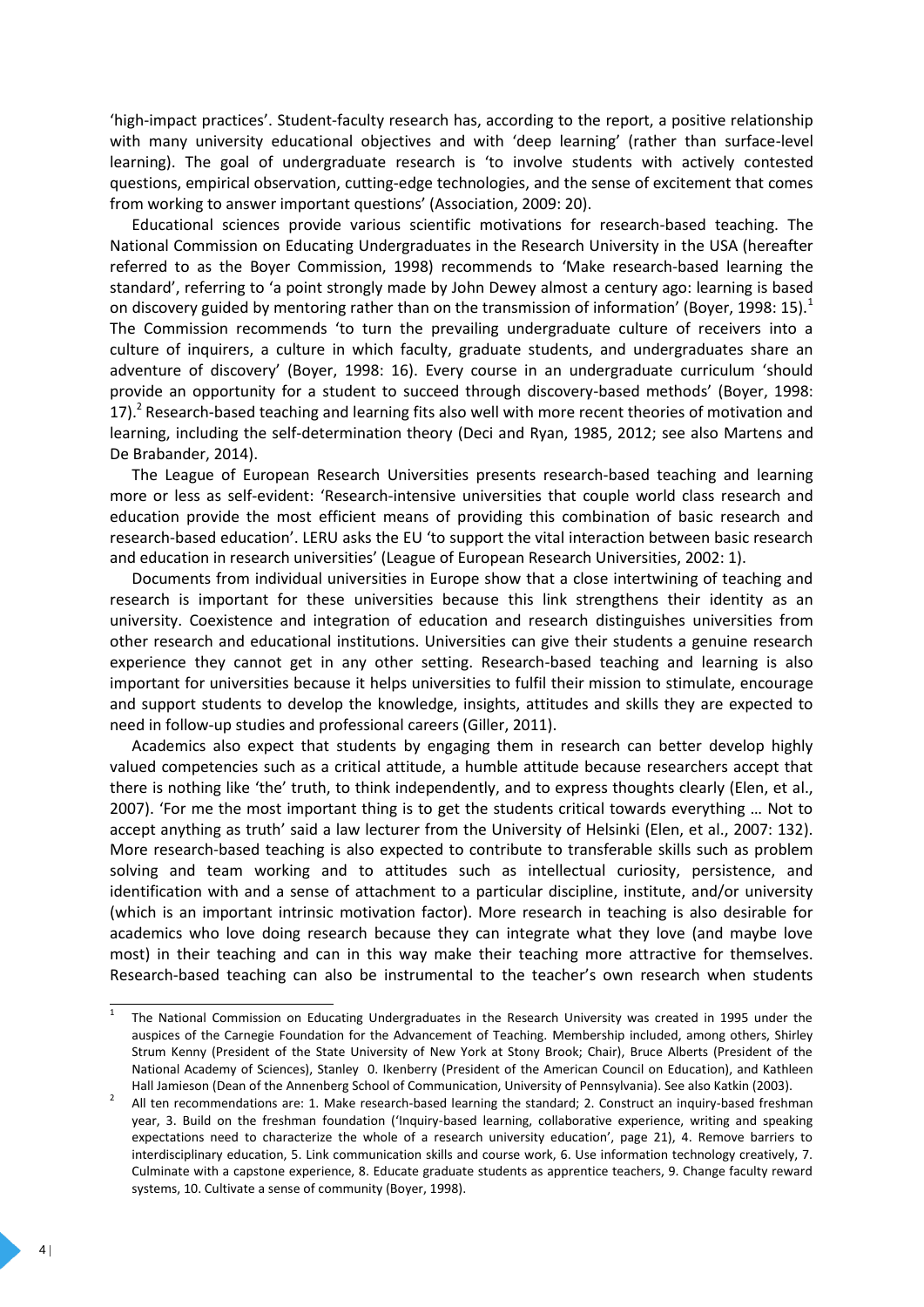discuss conducted research and plans for future research and when they assist in data collection and analysis. A professor emeritus of English and Rhetoric of the University of Chicago wrote: 'My books would have been quite different—and to me less valuable—if I had produced them in solitude or after talking only with professional colleagues. It was not just that thinking about how to teach students to read responsibly led me to ideas that I would otherwise have overlooked. Responding to students' rival readings actually changed my opinions about how to appreciate a given novel or work of criticism. For this and other reasons, teaching and publishing have always felt absolutely inseparable' (Boyer, 1998: 16). Reciprocity is a characteristic of research-based teaching: academics learn from students when they, for example, ask good questions about the academics' research. $^3$ 

#### **How is research-based teaching designed and implemented?**

The literature offers various examples of designs for research-based teaching in study programs and individual courses.

A continuum of undergraduate research within a bachelor's degree program has been designed by, for example, the Office of Undergraduate Research of the University of Illinois at Urbana-Champaign. Students start as consumers of knowledge and move toward knowledge producers in eight steps. Step 1: students are provided with an overview of the basic facts, terms, and ideas related to the discipline. Step 2: Students learn about research findings in the (sub)field through lectures and readings dedicated to current research. Step 3: Students discuss and critique research findings and approaches in the discipline or (sub)field; assignments include literature reviews or summaries. Step 4: Students learn some research methodologies, engage in limited applications of those approaches in course assignments, such as statistical analyses. Step 5: Students learn in a course dedicated to the research methodologies, engage in extensive applications of a variety of approaches. Step 6: Students engage in faculty designed and led original (to the student) research such as replications of existing studies. Step 7: Students engage in faculty designed and led original research such as research related to faculty projects and/or conducted in faculty labs. Step 8: Students engage in student designed and led original (to the discipline) research such as a senior thesis or capstone project (Office of Undergraduate Research, 2015: 3).

An ideal teaching-research nexus within individual courses consists of five teaching activities according to academics who were interviewed about their views on an ideal research-teaching nexus: 1) teaching research results, 2) making research known, 3) showing what it means to be a researcher, 4) helping to conduct research, and 5) providing research experience (Visser-Wijnveen, et al., 2010). The activities 4 and 5 fit into 'research-based' teaching and curricula.

 Various publications offer academics concrete strategies for research-based teaching (among others, Healey & Jenkins 2009, Healey, et al. 2013, 2014; Walkington 2015, 2016). Hensel (2012) is a summary of best practices that support and sustain highly effective undergraduate research environments. Based on these publications and individual universities' and academics' reports we have compiled the following list of research-based activities for and by students.

 3 After the presentation of an attitude explanatory study a student seriously challenged the relevance of the research of the first author of this paper by asking 'Do attitudes have any relevance for behavior?'. The author had to confess that he assumed that attitude is a strong predictor of behavior and that he has taken the attitude–behavior relationship for granted. Then the student asked if he was allowed to test empirically the relationship with the help of the researcher. Together they decided to submit the assumption to an empirical test and to do their utmost to show the opposite, that is that attitude has no or a small effect on behavior. The student wrote a thesis and the student, researcher plus a statistician wrote a conference paper which was later published as a chapter in an edited and refereed book (Dekker, Dijkgraaf and Meijerink, 2007).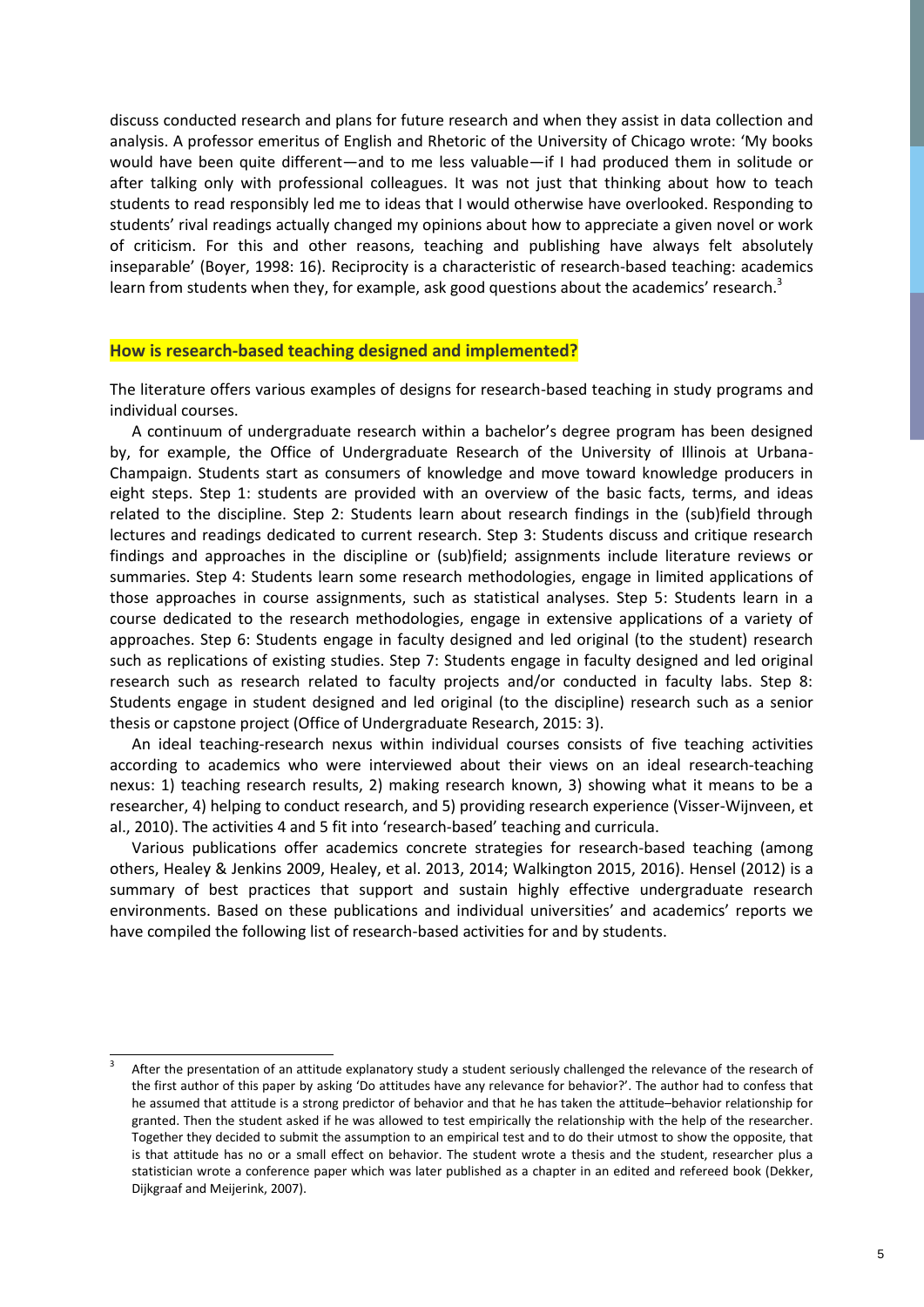List 1: Research-based teaching activities for and by students.

- . Interviewing leading figures in the student's field of study about their research, and reporting the interview findings to their fellow-students (see, for example, the Kingston University course module Employer Insights on Marketing in University Alliance, 2016);
- . Studying and discussing authentic scientific research articles;
- . Writing a review of a scientific research article, presenting this review to fellow-students, and
- discuss this review with the author of the reviewed article (in class, optionally by using skype); . Writing and presenting a state-of-the-art paper;
- . Deriving hypotheses from this state-of-the-art paper;
- . Formulating a research question
- . Developing a full research proposal;
- . Collecting and analysing data to answer a research question (for example Dekker F., 2016)<sup>4</sup>;
- . Writing a paper about one's own research;
- . Presenting this research paper and/or a poster of the research at a student research conference of one's own department and/or university<sup>5</sup> and/or at a national student research conference (Walkington, et al., 2016)<sup>6</sup>;
- . Publishing an article in an (undergraduate) research journal (Walkington, 2012)<sup>7</sup>;
- . Reporting about the research on a research blog;
- . Writing a reflective assessment of one's own learning process.

In addition, some universities offer local communities the opportunity to submit questions for undergraduate research (resulting in a triple nexus, i.e. a research - public engagement - teaching nexus; Stevenson and McArthur, 2015). Some universities also offer a separate module on 'real' academic research projects of the students' teacher and/or other faculty.<sup>8</sup> Various organizations in the USA help universities and individual academics to design their research-based education, for example, the Council on Undergraduate Research.<sup>9</sup> Some national organizations offer financial support to undergraduate researchers. $^{10}$ 

 $\overline{a}$ 4 Friedo W. Dekker (Leiden University Medical Center) asked all 1st year Bachelor of Medicine students to do a 2-week internship in a nursing home in September, to collect data on 3 selected patients (comorbidity, lab, medication, ADL, cognition), to make a SPSS database, to go back to the nursing home in December, to collect same data, to formulate a research question, to participate in a course with 5 days of lectures, assignments, practical and small working group sessions, to present a research question, to present a research project, and to write a short report. See his presentation at the 7th Innovation Room on 'Investigative Learning' of the Centre for Education and Learning on 11 November 2016: [http://www.educationandlearning.nl/news/cel-innovation-room-7-investigative-learning.](http://www.educationandlearning.nl/news/cel-innovation-room-7-investigative-learning)

<sup>5</sup> An example of university student research conferences is the student research conference of Oxford Brookes University [\(https://www.brookes.ac.uk/staff/pese/get-published/student-research-conference/student-research-conference-](https://www.brookes.ac.uk/staff/pese/get-published/student-research-conference/student-research-conference-2016/)[2016/\)](https://www.brookes.ac.uk/staff/pese/get-published/student-research-conference/student-research-conference-2016/)

<sup>6</sup> Examples of national student research conferences are in Ireland: the All-Ireland Conference of Undergraduate Research (AICUR; [http://www3.ul.ie/ctl/aicur-conference-2015\),](http://www3.ul.ie/ctl/aicur-conference-2015) in the Netherlands: the Student Research Conference (SRC; [http://www.studentresearchconference.nl/home.html,](http://www.studentresearchconference.nl/home.html) and in the USA: the National Conference on Undergraduate Research (NCUR[; http://www.cur.org/ncur\\_2016/\)](http://www.cur.org/ncur_2016/).

<sup>7</sup> Examples of undergraduate research journals are *SURE!*, Student Undergraduate Research E-journal is the e-journal of the annual Student Research Conference in the Netherlands [\(http://journals.library.tudelft.nl/index.php/sure/index\)](http://journals.library.tudelft.nl/index.php/sure/index), and *Geoverse*, a national e-journal of undergraduate research in Geography [\(http://geoverse.brookes.ac.uk/\)](http://geoverse.brookes.ac.uk/).

<sup>8</sup> For example, the Research Based Learning Module of the University of Portsmouth, the Scholarship Projects for Undergraduate Researchers of the Nottingham Trent University, and the Student as Producer project of the University of Lincoln. In the Research Based Learning Module of the University of Portsmouth (20-credit, optional, level 5), students can apply for research jobs advertised by staff. Staff are incentivised via a small research bursary for every post they offer and fill. In the Scholarship Projects for Undergraduate Researchers (SPUR) of the Nottingham Trent University, projects are required to feed back into the curriculum to ensure teaching and learning continue to be informed by research. The Student as Producer project of the University of Lincoln provides students at all levels with opportunities to work on real academic research projects (University Alliance, 2016).

<sup>9</sup> The Council on Undergraduate Research (CUR) defines undergraduate research as 'an inquiry or investigation conducted by an undergraduate student that makes an original intellectual or creative contribution to the discipline'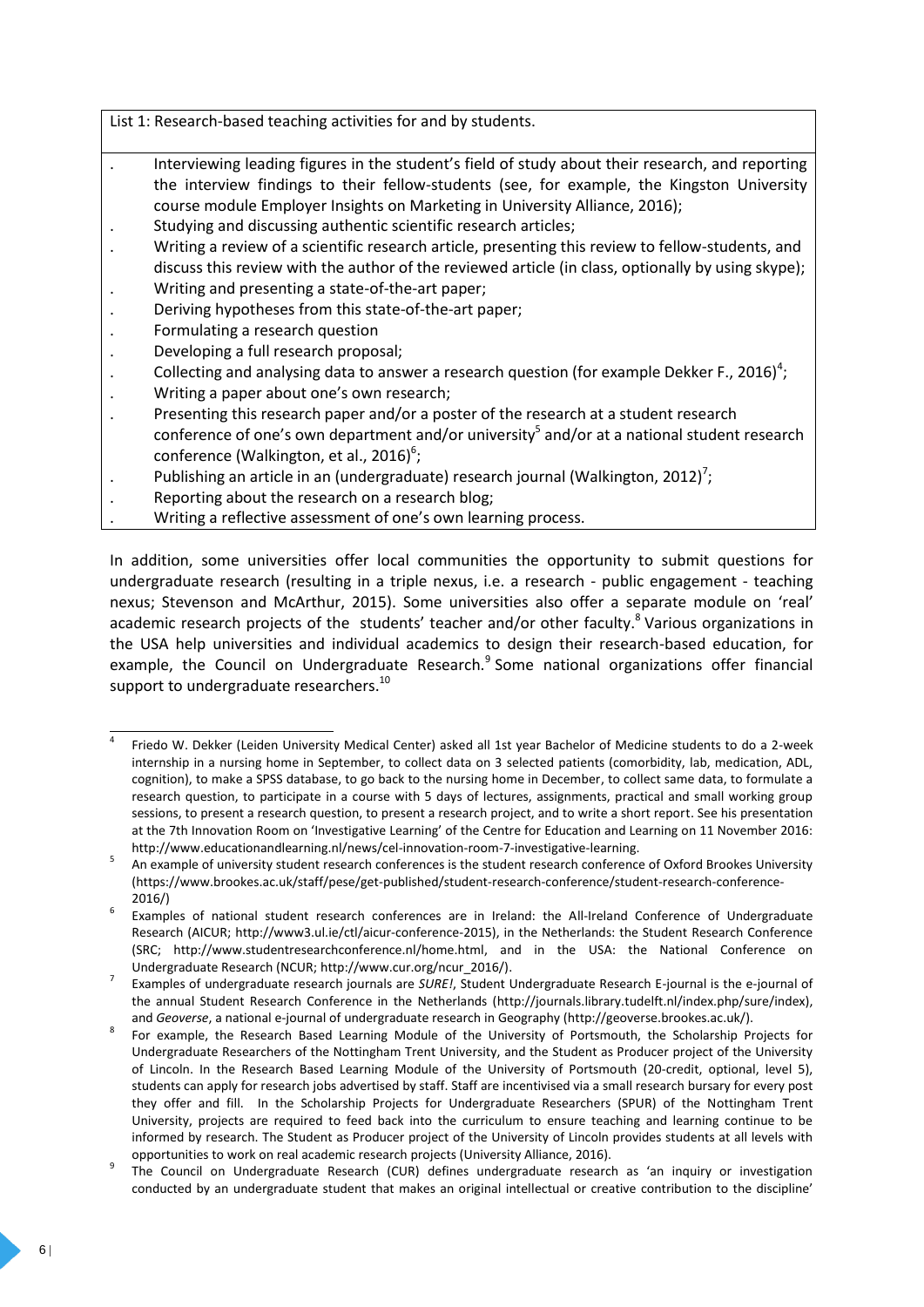Teachers and students can be partners and work together not only in the research part of the teaching but also in the other elements of teaching and teaching preparation in order to give students an opportunity to shaping and enhancing their own learning experiences. In such a partnership in learning and teaching are teachers and students actively engaged in and stand to gain from the process of learning and working together. 'Engaging students and staff effectively as partners in learning and teaching is arguably one of the most important issues facing higher education in the 21st century' (Healey, et al., 2014: 7). $^{11}$ 

#### **Does research-based teaching work in practice?**

On what scale is research-based teaching applied? What are the main obstacles? How effective is research-based teaching?

We have no recent empirical data found about the levels of integration of research in teaching in courses, curricula, or universities based on the two dimensions of research focus (content versus process) and the role of the students (audience or participants), as proposed above. A survey among research universities in the USA in 2001 revealed that only a few campuses systematically collect data about how many of their undergraduates are involved in research (Boyer Commission 2002). Two studies report about perceptions of teachers and students of a research-intensive university of the level of research participation by students. In the first report, it is written that 'students indicate that they, on average, relatively little participated in research, have not come to know much about the own research of their teachers and did not feel included in the research community' (Van der Rijst, et al., 2009: 223).<sup>12</sup> The second report concludes that authentic research conducted by students in curricula of three bachelor degree programs happens 'only sporadically' (Van der Rijst & Jacobi, 2009: 33; see also Van der Rijst, 2016). Note that these publications are already a number of years old and we can expect that the situation has been improved following the publication of these reports. Indeed report a lot of universities in the USA and Europe in 2015 that they offer opportunities for undergraduate research (Hensley 2015). But whether research-based teaching occurs in all, many or few courses is not known. Whether all students or only the most talented enjoy this kind of education, we also do not know.

There are several obstacles for more research-based education reported in the literature. The first obstacle according to faculty is that it is not very rational to invest extra time in teaching because in practice research and not teaching is at the core in many universities and research productivity and not teaching quality is the main element in tenure and promotion (Elen, et al., 2007).<sup>13</sup> This view is confirmed in the Trends 2015 study of the European University Association: a majority agrees with the statement that 'Research plays a more important role than teaching for the career development of young academics' ('yes': 54%). Most notably – more than 75% - was the answer 'yes' in Norway (91%), France (83%), Portugal (79%), Spain (78%) and Switzerland (78%). On the other hand, a majority of the respondents also agrees with the statement that 'There is a growing recognition of the importance of teaching' (59%). Most notably is the answer positive in the Netherlands (89%), the

 $\overline{a}$ 

[<sup>\(</sup>http://www.cur.org/about.html](http://www.cur.org/about.html) ). The CUR Quarterly and CURQ on the Web provide information about student-faculty collaborative research from all types of institutions.

<sup>10</sup> For example, the National Science Foundation in the USA. 'NSF funds a large number of research opportunities for undergraduate students through its REU Sites program. An REU Site consists of a group of ten or so undergraduates who work in the research programs of the host institution. Each student is associated with a specific research project, where he/she works closely with the faculty and other researchers. Students are granted stipends and, in many cases, assistance with housing and travel' ( <https://www.nsf.gov/crssprgm/reu/> ).

 $11$  See also<https://www.youtube.com/watch?v=TNKhQghFV1Y>

 $12$  The questionnaire was filled out by 201 students (105 from the Science faculty and 96 from the Humanities faculty) and 24 teachers (11 from the Science faculty and 13 from the Humanities faculty).

 $13$  Teaching and research are even increasingly falling apart as two distinct activities is the conclusion of another empirical study among 48 academics in biotechnology and medieval history in eight research units in research-led universities in England and The Netherlands (Leisyte, et al., 2009).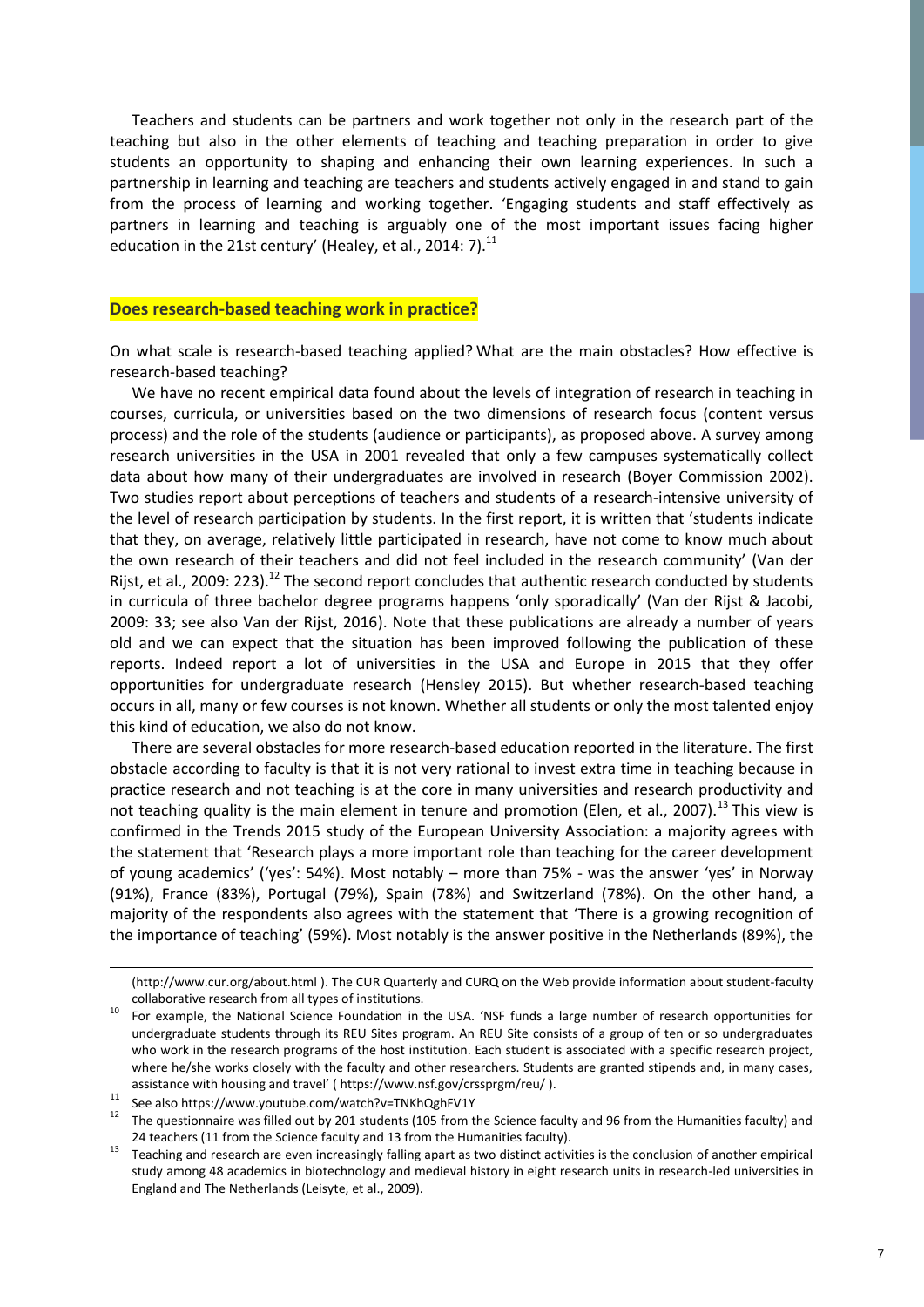United Kingdom (87%), Denmark (86%), Turkey (76%), Belgium (75%), and Finland (75%). The importance of teaching seems unrelated to the institutional profile: also respondents in the institutions which define themselves as 'primarily research based' report that the importance of teaching is growing (European University Association, Sursock, 2015: 80/81; see also Zhang, 2016).<sup>14</sup>

A second obstacle is that research-based teaching places high discipline-related and pedagogical demands on teachers (e.g., being an experienced researcher, being now engaged in research, a positive attitude toward student research<sup>15</sup>, and competent to assist students in research; Gresty, et al. 2013). Academics themselves think that it is a great advantage that university teachers are also researchers because they have insight in the evolution in their domain, are experienced in research methodologies, know the success factors and pitfalls of doing research, are aware of the impact of changes in society on research and of the impact of research on society, and when they discuss their own research they become more enthusiastic (Elen, et al., 2007). Students appreciate that their teachers are also researchers and 'believe that academics' engagement in research deepens student understanding, increases enthusiasm for learning and teaching, encourages postgraduate study, develops skills useful for employment and enhances undergraduate research activities' (Hajdarpasic et al., 2015: 644). But, it is by no means certain that good researchers are also good teachers. For good teaching other knowledge, attitudes and skills are needed than for good research. A metaanalysis in 1996 concluded that the correlation between the teachers' research activities and their teaching success was 'close to zero' (.06) and that good researchers are no more and no less likely effective teachers than not good researchers (Hattie and Marsh, 1996). In a follow-up study among 182 academics from 20 departments at a university in Australia, the correlation between 'teaching effectiveness' - measured on the basis of student evaluations of the teacher, the course, the course materials and presentations - and 'research productivity' - that is the number of publications – was even not significant (Marsh and Hattie, 2002). Studies have investigated also other significant challenges in the implementation of research-based teaching (Simons and Elen, 2007). Curriculum design and technology can help to address these challenges (Edelson, et al., 1999). It is of paramount importance that universities offer their researcher-teachers opportunities for continuing professional training so that they can improve their competencies also in the field of research-based teaching and curriculum development.

An important issue is the effectiveness of research-based teaching. Is a course with student research better than one without student research into it? Does a research-based variant of a course works better than a variant of the same course without student-research? Not surprisingly because of the complexity of such a study we have not found many publications that answer this question (Crowe and Brakke, 2008). There are indications for an affirmative answer. For example, Dekker compared students' perceptions of and performances in his course without student research with the perceptions and performances in the course with about the same objectives but now with student research in the following year. More students thought that sufficient attention was paid to scientific development and scientific skills. The scores on a test with 18 items about research and methods were higher. Written abstracts received higher grades from the six reviewers. The scores were also higher for familiarity with current research, beliefs on value of research for practice, critical reflection and motivation for research (Dekker, F. 2016). The effectiveness question can also be formulated as: Are new, higher objectives set by the introduction of research-based teaching in an already existing course and are these objectives achieved? With research-based teaching educational

 $14$ 'Trends 2015 is the seventh in the series of Trends reports published by the European University Association. The main goal of Trends 2015 is to document the universities' perceptions of the changes that have taken place in European higher education in the past five years particularly in relation to learning and teaching. It is based on a questionnaire to which 451 higher education institutions, from 46 countries responded. The respondents represent more than 10 million students or about a quarter of the students enrolled in the institutions of the European Higher Education Area' (European University Association, Sursock, 2015: 10).

<sup>&</sup>lt;sup>15</sup> Teachers mention various reasons for a negative or neutral attitude towards research-based teaching. One of these reasons is the fear of negative effects on the students' study motivation of epistemological belief that there is no such thing as 'the' truth. More research is needed to find out how widespread that fear is, whether that fear is justified, and if so, what can be done to avoid this negative side effect.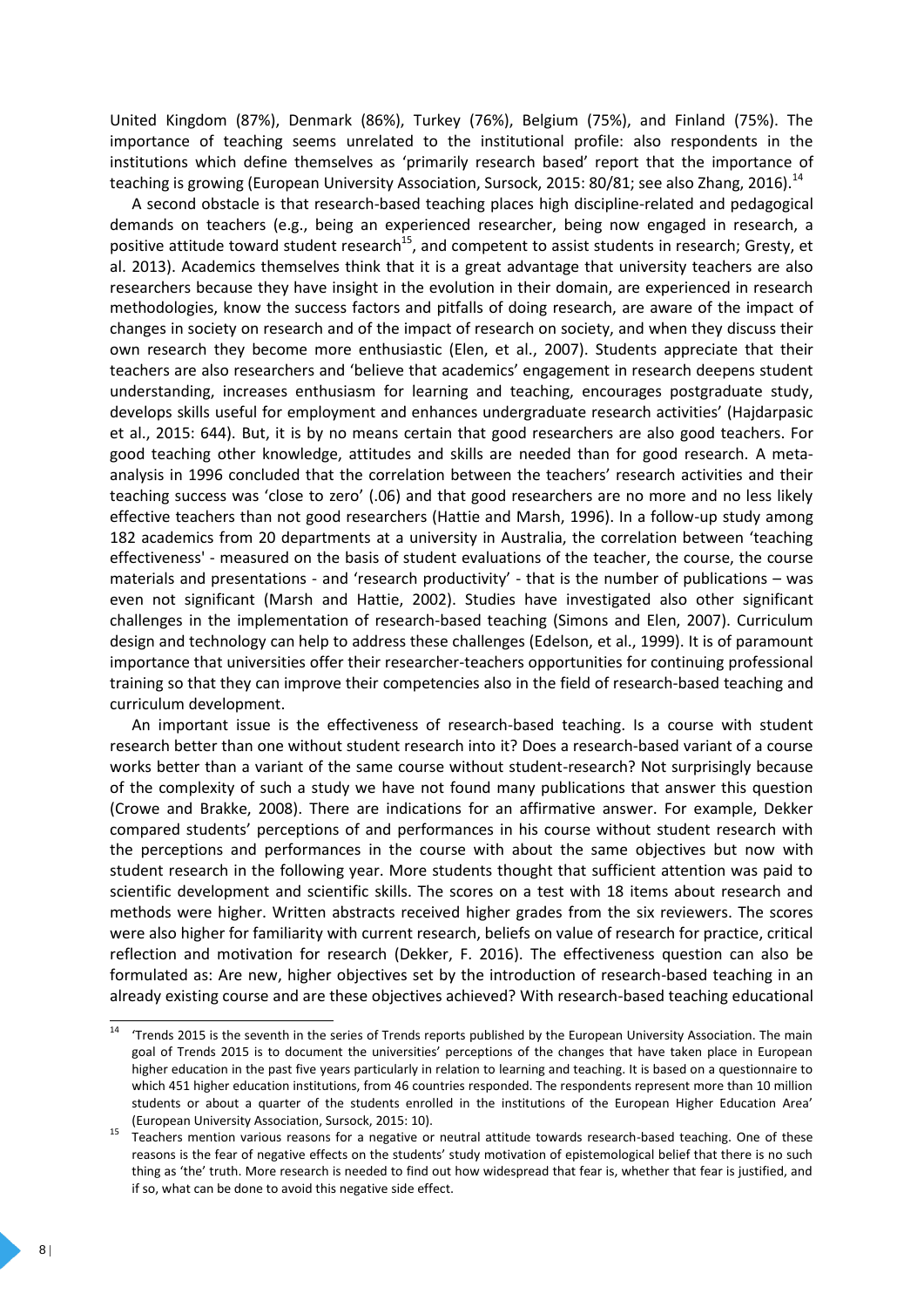objectives can be achieved in the highest levels of cognitive and affective taxonomies, including problem-solving, critical thinking, and creativity. These and other benefits for students in engaging in undergraduate research are documented in several publications (Bauer and Bennett, 2003; Hensel 2012; Kinkead, 2011; Spronken-Smith and Walker, 2010; Walkington, 2015). A professor of English wrote 'The higher education literature confirms that students who engage in undergraduate research receive numerous benefits. They improve and refine their research, writing, revision, and collaboration skills. Undergraduate research promotes creativity and alternative ways of thinking and sharpens students' ability to analyse, interpret, and synthesize, and gives them the opportunity to understand research ethics, particularly in the context of their disciplinary community' (Kinkead, 2011: 21-22). Students' evaluations of research-based teaching and learning are also usually positive. For example, Microbiology students report that the quality of an investigative lab experience was much better than that of any of their previous lab experiences (Seifert, et al., 2009). In another study, students describe opportunities to frame their own lines of inquiry, and inquiry experiences with an open-ended, knowledge-building orientation, as especially empowering in their intellectual and personal development (Levy & Petrulis, 2012: 85). Several academics - sometimes together with one or more students - report positively about their research-based courses. For example, a head of Psychology together with an undergraduate student wrote 'When you see the words "Researchers from the University of Portsmouth" in articles about research findings … , "researchers" are staff and students … teaching has become the key to growing our research activity while offering our students a transformational learning experience. We encourage and support our students to create knowledge with us. … a research-based learning module which ultimately evolved to transform departmental culture to one in which our students work alongside us as co-creators of knowledge' (Hoskins and Mitchell, 2015: 11/12).

### **What to do for more research-based teaching?**

The literature offers various suggestions about what universities and their executive boards, faculty boards and educational directors in particular can do to promote research-based teaching (Brew & Jewell, 2012; Elsen, et al., 2009; Schapper and Mayson, 2010<sup>16</sup>; Trowler and Wareham, 2008). Based on these and other publications we have compiled the following list of decisions and measures that can be taken by university administrators to promote and facilitate research-based teaching. Preliminary is: setting a general context in which effective teaching-research relations can be developed.

l <sup>16</sup> Schapper and Mayson (2010) want to help to better 'marry' research and teaching activities in higher education settings and offer a set of principles that could be used by university leaders to guide the implementation of research-based teaching.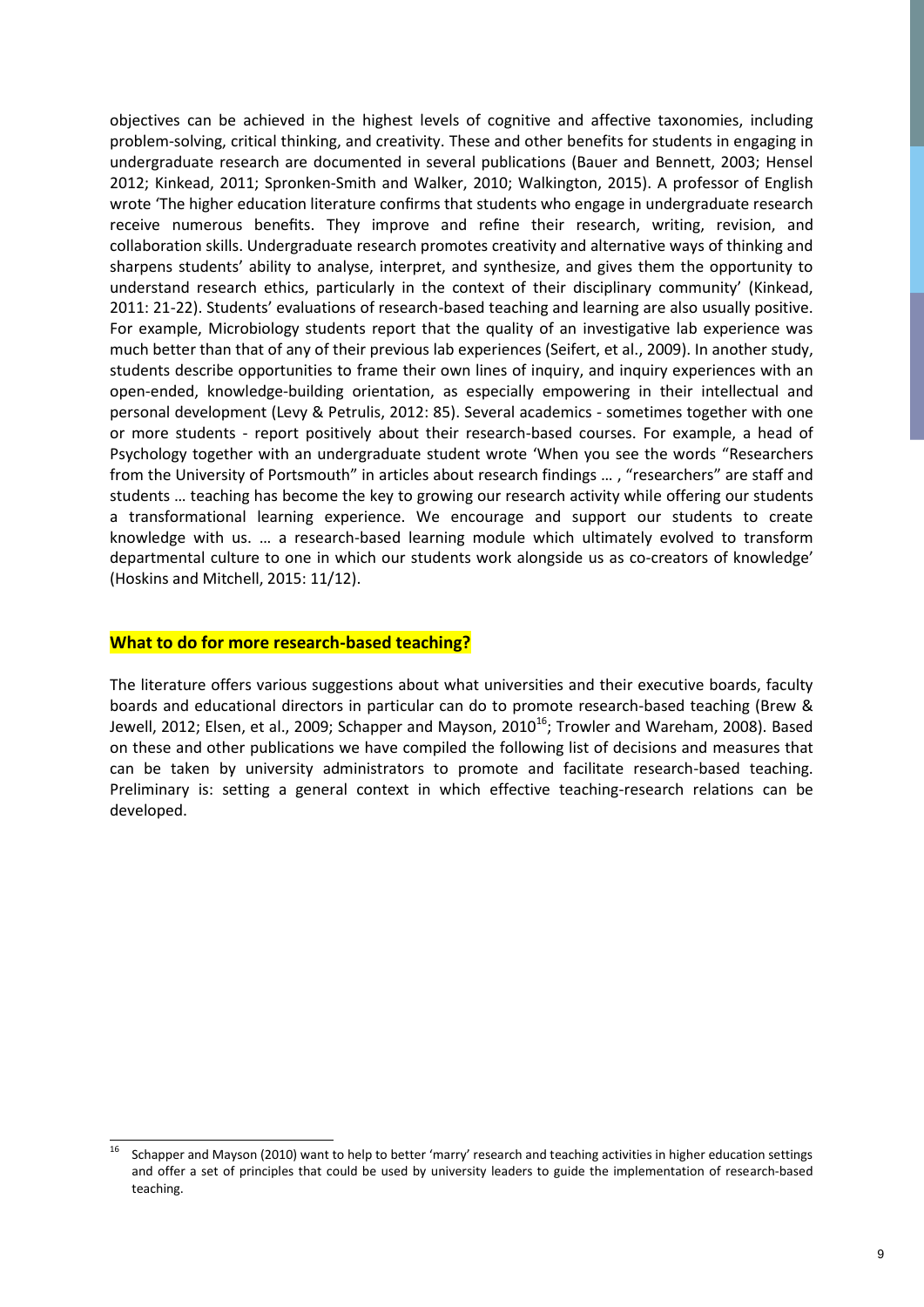| List 2: Research-based teaching promotion and facilitation.                                         |  |  |  |  |
|-----------------------------------------------------------------------------------------------------|--|--|--|--|
|                                                                                                     |  |  |  |  |
| Deciding that education and research are equally important,                                         |  |  |  |  |
| Appointing at least one university professor of higher education,                                   |  |  |  |  |
| Establishing an university Centre for Teaching and Learning, <sup>17</sup>                          |  |  |  |  |
| Building an university Teaching and Learning House, <sup>18</sup>                                   |  |  |  |  |
| Linking research and teaching committees, and                                                       |  |  |  |  |
| Bridging any divides between research staff and teaching staff,                                     |  |  |  |  |
| Appointing only academics who excel in both research and teaching,                                  |  |  |  |  |
| Strengthening positive attitudes towards research by students among staff and students,             |  |  |  |  |
| Making resources available for students to do research <sup>19</sup> ,                              |  |  |  |  |
| Making it possible that libraries give information literacy instruction to students <sup>20</sup> , |  |  |  |  |
| Offering opportunities and incentives for teachers for further development of their 'research-      |  |  |  |  |
| based' teaching competence and excellence, <sup>21</sup>                                            |  |  |  |  |
| Creating and stimulating opportunities for dissemination of successful practices <sup>22</sup> ,    |  |  |  |  |
| Recognizing teaching excellence, <sup>23</sup>                                                      |  |  |  |  |
|                                                                                                     |  |  |  |  |

<sup>17</sup> The alliance of Leiden University, Delft University of Technology and Erasmus University Rotterdam established the Centre for Education and Learning (CEL) in 2014. The Centre is an interuniversity and interdisciplinary research centre as well as an innovation and training platform that aims to discover what makes university teaching and learning work and how it can be innovated and improved. The three universities are the testing ground for continuous innovation and improvement of university teaching and learning. The main activities of CEL are research, development and professional training. Within the three universities, educational scientists conduct research into teaching and learning in order to discover the conditions for study success. Research in the centre is multidisciplinary and profits from comparative analyses, mixed methods, large research populations and big data. PhD students work on the CEL research programme that concentrates on online learning and covers the three main areas of characteristics of teachers, students, and learning environments. CEL also aims to give a powerful impetus to the development of innovative online, blended, and on-campus teaching strategies and materials. The Centre brings together higher education developers from various universities to exchange ideas and projects and to take new joint initiatives during symposia that are called 'Innovation Rooms'. Teaching staff is supported in developing their teaching skills by directly involving them in innovating their courses and designing their own training. The 'Academic Teaching Lab' provides teachers context and ideas to practically learn and hands-on develop the education they would like to provide. Each year the 'Leadership in Education Course' enables and empowers directors and managers of education to develop a broad en practice-oriented vision on education and educational innovation. For more information about the Centre for Education and Teaching (CEL), see [http://www.educationandlearning.nl/.](http://www.educationandlearning.nl/)

 $\overline{a}$ 

<sup>&</sup>lt;sup>18</sup> The Delft University of Technology's new education building on the campus aims to be 'a central place bringing students and teachers together to make contacts, collaborate, share knowledge, conduct research, and develop themselves'. For more information, see [http://campusdevelopment.tudelft.nl/en/project/pulse/.](http://campusdevelopment.tudelft.nl/en/project/pulse/)

<sup>19</sup> For example, university licenses for all students to use data collection software such as Qualtrics for quantitative research and Atlas.ti for qualitative research.

<sup>20</sup> Libraries' information literacy instruction may include advanced database searching, citation management, coaching related to the publishing process, copyright and information around open-access publishing (Hensley 2015).

<sup>&</sup>lt;sup>21</sup> The 'Academic Teaching Lab' of the Centre for Education and Learning provides teachers context and ideas to practically learn and hands-on develop the education they would like to provide. The CEL Academic Teaching Lab is an exclusive opportunity for university teachers to immerse themselves in educational innovation for two days. The participants collaborate with colleagues and experts to improve their academic education through very practical and hands-on learning. The Academic Teaching Lab aims to provide teachers and educators with inspiration, flow and focus to improve the teaching they provide and the learning they facilitate. Together with educational experts and advisors, learning developers, teacher trainers and other professionals, ideas for development will be refined and various solutions explored. Feedback from peers and experts will strengthen their approach and guide them towards a solid plan of action that can be executed after these intensive days of study. For more information, see [http://www.educationandlearning.nl/professional-training/academic-teaching-lab.](http://www.educationandlearning.nl/professional-training/academic-teaching-lab)

<sup>&</sup>lt;sup>22</sup> For example, an annual conference about student research, an university repository which archives students' research work and which is open for future students to expand upon them.

<sup>&</sup>lt;sup>23</sup> Leiden University, for example, has set up a Teacher's Academy in October 2014. The members are the best teachers of the university. The teachers get as Teaching Fellow not only recognition of their achievements as a teacher but also the possibility of further development of their educational innovation. They receive a grant € 25,000 to carry out one or more educational projects. With collegial exchange, peer review and, where appropriate interdepartmental cooperation, these projects are implemented within the Teachers' Academy. The Teachers' Academy organizes at least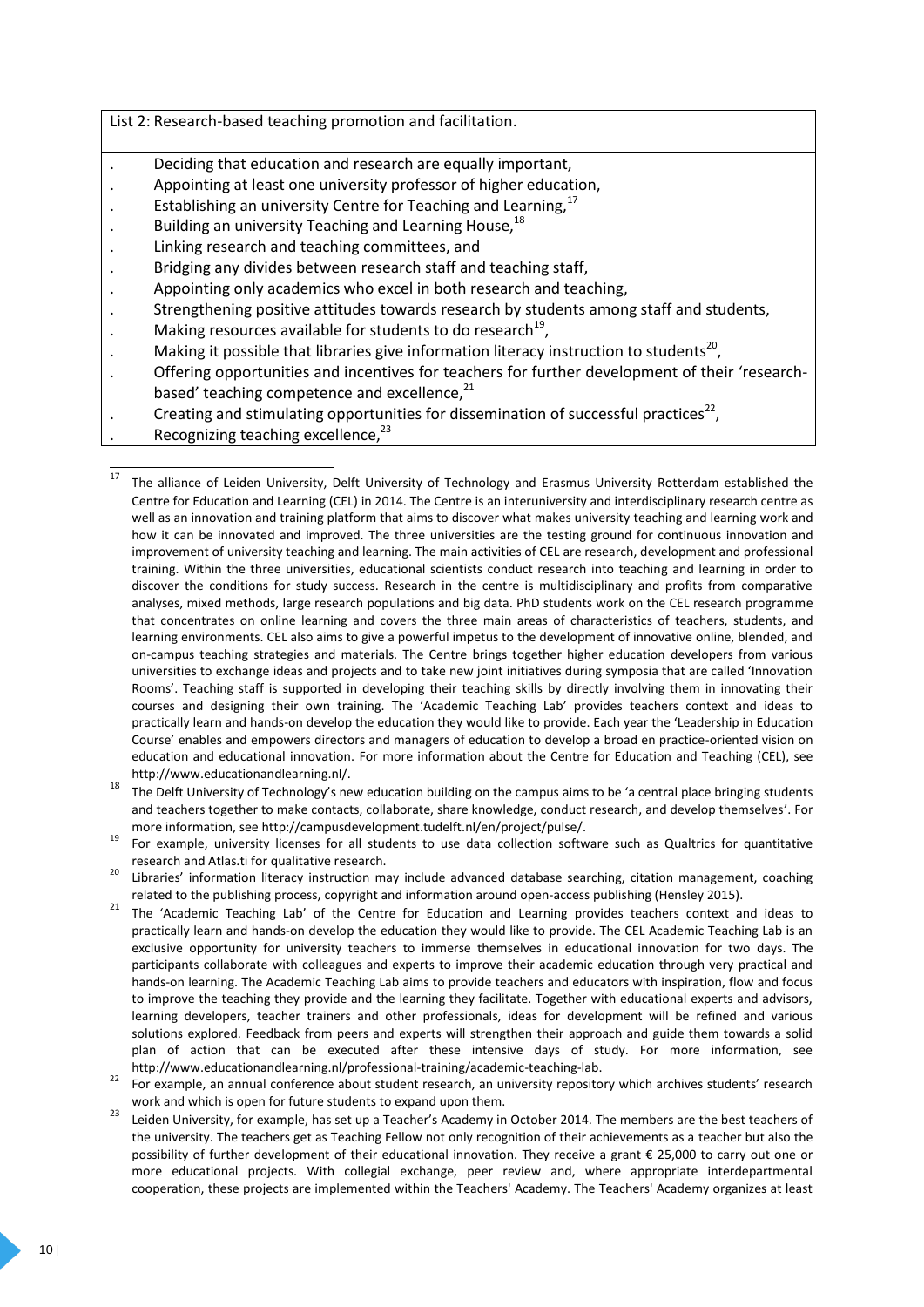- . Introducing an undergraduate student research award, and, last but not least,
- . Monitoring the growth of 'research-based' teaching,
- . Ordering and financing more research of the teaching-research nexus and of research-based teaching and learning in particular.

Research, development and training can probably best be carried out in partnership with other universities in the same region (e.g., the Center for Education and Learning of the alliance of Leiden University, Delft University of Technology and Erasmus University Rotterdam in the Netherlands<sup>24</sup>), at the national level (e.g., the Higher Education Academy in the United Kingdom<sup>25</sup>) and in an international context (e.g. the European Forum for Enhanced Collaboration in Teaching of the European University Association<sup>26</sup>), benefiting from the collaboration's advantages of a greater variety of expertise, comparative analyses, mixed methods, larger research populations, and big data.

# **Summary**

 $\overline{a}$ 

Universities want to enable their students to acquire high-level subject-based, research, leadership and personal competencies in order to prepare them for higher positions in a future society. Research-based teaching seems to be a suitable approach for this purpose. This paper intends to provide universities a couple of informative building blocks for bringing the two core academic activities – education and research - closer together and for integrating research into teaching more than up to now.

What is research-based teaching? Research-based teaching is teaching through meaningful and real hands-on experiences in research: students are researchers and ask complex questions, search for answers by doing research, and report about their research journey. The teaching-research nexus can be viewed as a continuum with no relationship between teaching and research at one end and a full relationship - teaching = researching - at the other end.

Why is research-based teaching desired? Universities can improve the relevance of their education and can better prepare the students for follow-up studies and to the new and emerging demands of the labour market in the twenty-first century. Moreover, a close intertwining of teaching and research strengthens their identity. Academics can help students by engaging them in research

once a year, a university-wide symposium on educational innovation at Leiden University, aimed at exchanging information and experiences on best practices. For more information, see [http://medewerkers.leidenuniv.nl/p-en](http://medewerkers.leidenuniv.nl/p-en-o/loopbaanontwikkeling-opleidingen/teachersacademy/over-teachers-academy/leiden-teachers-academy-stimulans-voor-onderwijskwaliteit.html)[o/loopbaanontwikkeling-opleidingen/teachersacademy/over-teachers-academy/leiden-teachers-academy-stimulans](http://medewerkers.leidenuniv.nl/p-en-o/loopbaanontwikkeling-opleidingen/teachersacademy/over-teachers-academy/leiden-teachers-academy-stimulans-voor-onderwijskwaliteit.html)[voor-onderwijskwaliteit.html.](http://medewerkers.leidenuniv.nl/p-en-o/loopbaanontwikkeling-opleidingen/teachersacademy/over-teachers-academy/leiden-teachers-academy-stimulans-voor-onderwijskwaliteit.html)

The Centre for Education and Teaching (CEL) recently organised a conference – 'Innovation Room' – about the teachingresearch nexus under the title 'Investigative Learning'. For a report and the Power Point presentations, see [http://www.educationandlearning.nl/news/cel-innovation-room-7-investigative-learning.](http://www.educationandlearning.nl/news/cel-innovation-room-7-investigative-learning) 

<sup>&</sup>lt;sup>25</sup> The mission of the Higher Education Academy is 'Improving learning outcomes by raising the status and quality of teaching in higher education'. The Academy offers several publications on student research. For more information, see <https://www.heacademy.ac.uk/> .

<sup>26</sup> The European Forum for Enhanced Collaboration in Teaching (EFFECT) project aims to facilitate exchange and collaboration between European actors and stakeholders for the enhancement of higher education teaching; identify good practices and develop new and innovative approaches to learning and teaching enhancement; support institutions in the development of strategic approaches to the enhancement of learning and teaching; develop a model for a sustainable European structure for the enhancement of learning and teaching. The project seeks through its activities responses to grand challenges for higher education teaching, such as for instance the growing and ever more diverse student body – and stagnating staff and financial resources; drop out and retention; maximising opportunities and addressing challenges of ICT based learning; recognising teaching excellence and its link to student success. It may also provide recommendations for the policy level, in particular with regards to a European perspective with the aim of enhancing higher education teaching at institutions. The European University Association is the project coordinator of this Forward Looking Cooperation Project, co-funded by the Erasmus+ Programme of the European Union. For more information, se[e http://www.eua.be/activities-services/projects/current-projects/higher-education-policy/effect](http://www.eua.be/activities-services/projects/current-projects/higher-education-policy/effect) .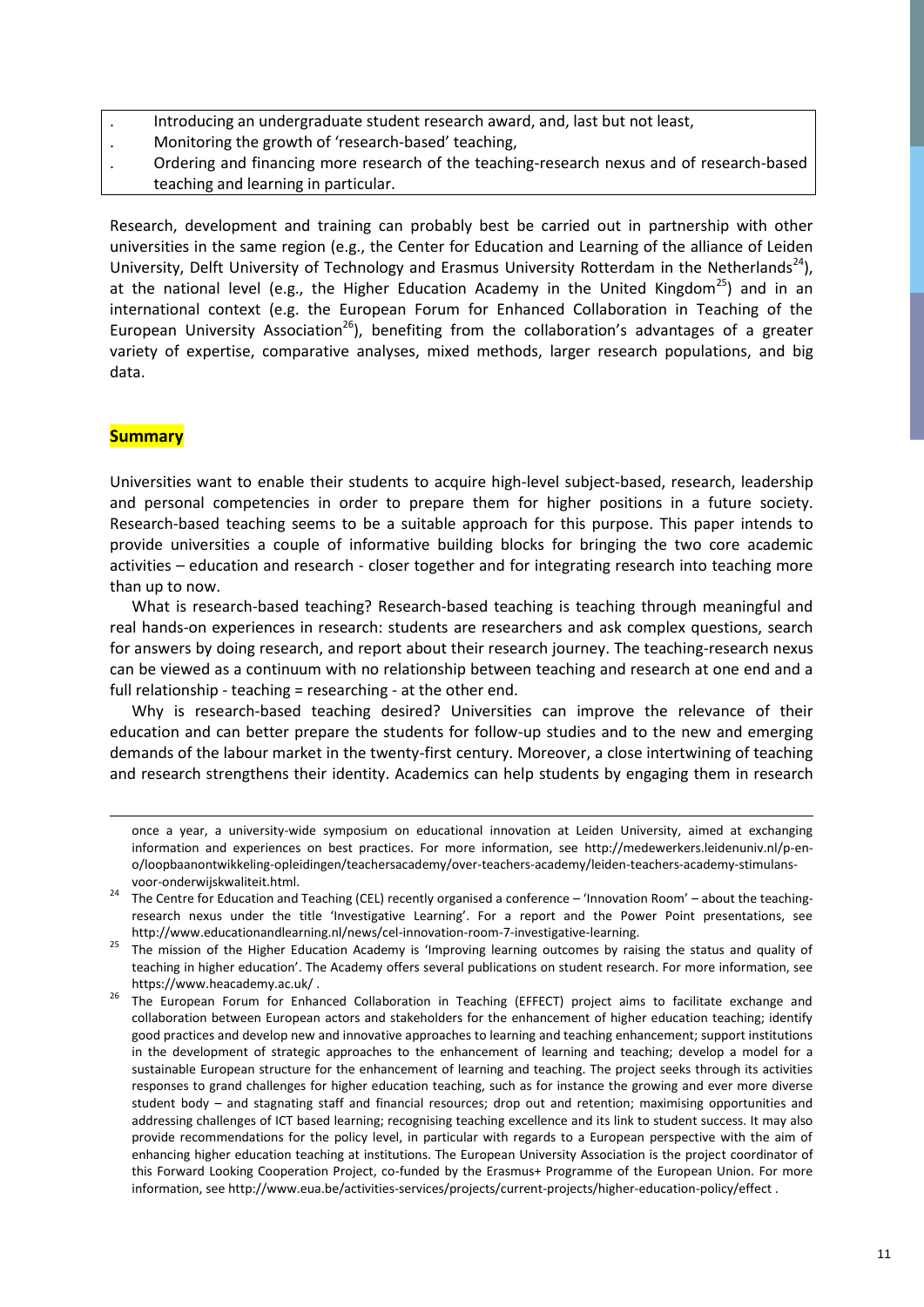to better develop highly valued competencies. More research-based teaching can also make teaching more attractive for academics and can make teaching instrumental to the academics' own research.

How is research-based teaching designed and implemented? The literature gives examples of research within a degree program and research-based teaching within individual courses. We compiled a list of concrete research-based teaching activities for and by teachers and students.

How does research-based teaching work in practice? We have no recent empirical data found about the levels of integration of research in teaching in courses, curricula, or universities. Many universities in the USA and Europe say that they offer opportunities for undergraduate research but whether research-based teaching occurs in all, many or a few courses and whether all students or only the most talented enjoy this kind of education is not known. An important obstacle is that research plays a more important role than teaching for academics' career development. Researchbased teaching also places high discipline-related and pedagogical demands on teachers. Not surprisingly because of the complexity of such a study we have not found much data that answer the question whether a research-based variant of a course works better than a variant of the same course without student-research though several publications document the benefits for students of engaging in undergraduate research.

What to do for more research-based teaching? We compiled a list of concrete decisions and activities for university executive boards, faculty boards and educational directors to promote and facilitate research-based teaching. The start is setting a general context in which effective teachingresearch relations can be developed, including deciding that education and research are equally important. Given the expected added value, regional, national and international cooperation of universities is recommended for research into, development of, and training in research-based teaching, with the ultimate goal to offer all students more opportunities to learn not only from research and about research but also and above all through research.

#### **References**

- Aditomo, A., Goodyear, P., Bliuc, A.-M. & Ellis, R.C. (2013), Inquiry-based learning in higher education: principal forms, educational objectives, and disciplinary variations, *Studies in Higher Education* 38 (9), 1239-1258.
- Association of American Colleges and Universities, Kuh, G. D. (2009), *High-Impact Educational Practices; What they are, who has access to them, and why they matter*, Washington, DC: Association of American Colleges and Universities. [www.aacu.org.](http://www.aacu.org/)
- Bauer, K. W., & Bennett, J. S. (2003), Alumni Perceptions Used to Assess Undergraduate Research Experience, *The Journal of Higher Education*, 74 (2), 210-230.
- Boyer Commission on Educating Undergraduates in the Research University (1998), *Reinventing undergraduate education: A blueprint for America's research universities*, Stony Brook, NY: State University of New York at Stony Brook[, http://files.eric.ed.gov/fulltext/ED424840.pdf](http://files.eric.ed.gov/fulltext/ED424840.pdf)
- Boyer Commission on Educating Undergraduates in the Research University, Kenny, S. S. (chair) (2002), *Reinventing Undergraduate Education: Three Years After the Boyer Report*, Stony Brook, NY: State University of New York at Stony Brook.
- Brew, A. (2003), Teaching and Research: New relationships and their implications for inquiry-based teaching and learning in higher education, *Higher Education Research & Development*, 22 (1), 3- 18.
- Brew, A. & Jewell, E. (2012), Enhancing quality learning through experiences of research-based learning: implications for academic development, *International Journal for Academic Development* 17 (1), 47-58.
- Crowe, M. & Brakke, D. (2008), Assessing the Impact of Undergraduate Research Experiences on Students: An Overview of Current Literature, *CUR Quarterly* 28 (4), 43-50.
- Deci, E. L. & Ryan, R. M. (1985), *Intrinsic motivation and self-determination in human behavior*, New York: Plenum.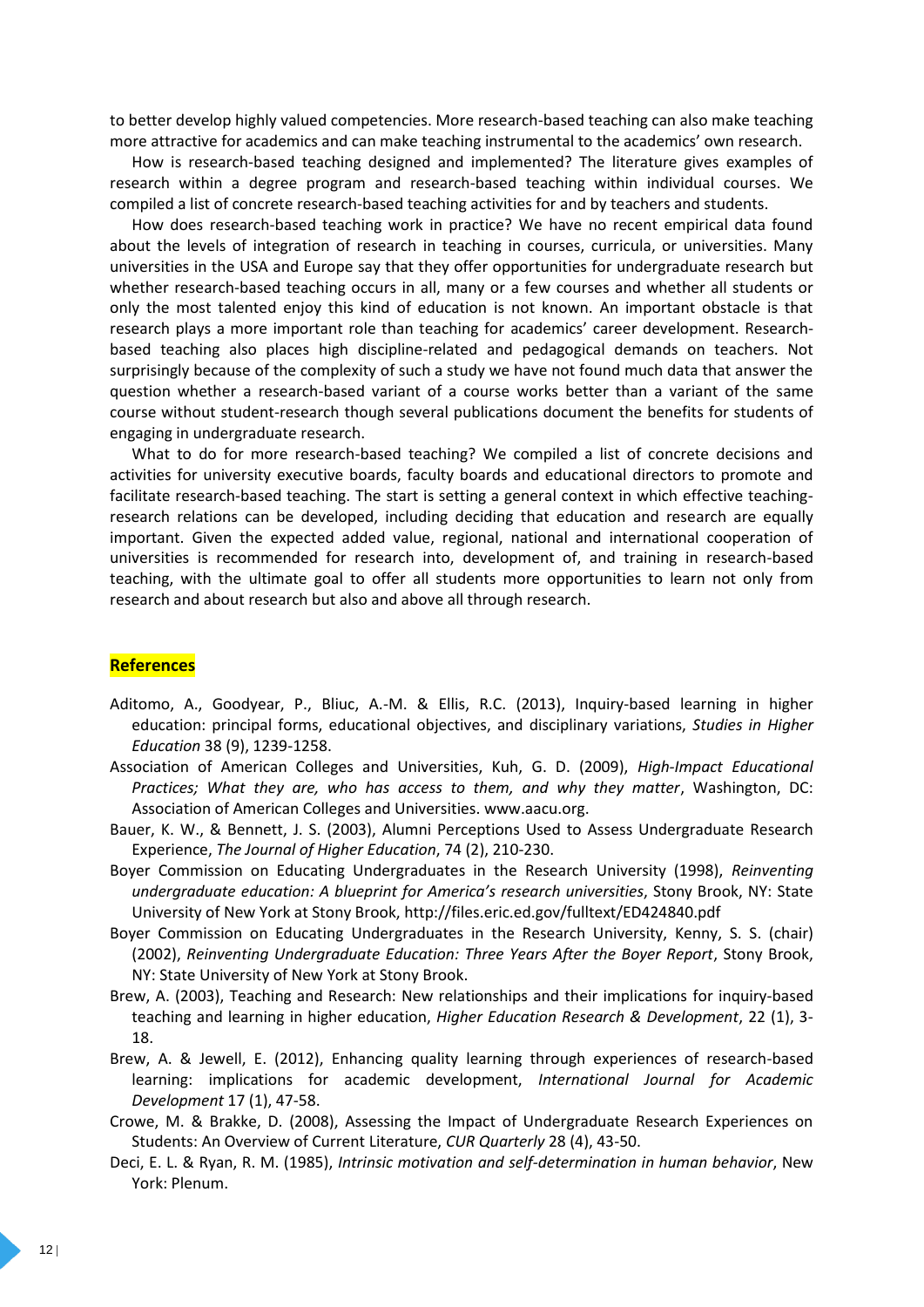- Deci, E. L. & Ryan, R. M. (2012), Motivation, personality, and development within embedded social contexts: An overview of self-determination theory, in: Ryan, R. M. (ed.), *The Oxford handbook of human motivation*, New York: Oxford University Press, 85-107.
- Dekker, F. (2016), *The science of teaching science*, Presentation at the 7th Innovation Room on 'Investigative Learning' of the Centre for Education and Learning on 11 November, [http://www.educationandlearning.nl/news/cel-innovation-room-7-investigative-learning.](http://www.educationandlearning.nl/news/cel-innovation-room-7-investigative-learning)
- Dekker, H., Dijkgraaf, B. & Meijerink, F. (2007), Behaviour and attitude; effect of attitude on behavioural desire with respect to foreign countries and peoples and Germany and Germans in particular, in: Poppe, E. & Verkuyten, M. (eds.), *Culture and Conflict*, Amsterdam: Aksant Academic Publishers, 197-215.
- Edelson, D.C., Gordin, D.N. & Pea, R.D. (1999), Addressing the challenges of inquiry-based learning through technology and curriculum design, *Journal of the Learning Sciences* 8 (3-4), 391-450.
- Elen, J., Lindblom-Ylänne, S. & Clement, M. (2007), Faculty development in research-intensive universities: The role of academics' conceptions on the relationship between research and teaching, *International Journal for Academic Development* 12 (2), 123-139.
- Elsen, M., Visser-Wijnveen, G.J., Van der Rijst, R.M. & Van Driel, J.H. (2009), How to strengthen the connection between research and teaching in undergraduate university education, *Higher Education Quaterly* 63 (1), 64-85.
- European University Association, Sursock, A. (2015), *Trends 2015: Learning and Teaching in European Universities*, Brussels: European University Association. A free electronic version of this report is available throug[h www.eua.be](http://www.eua.be/)
- European University Association (2016), EUA Work Programme 2016/17, Brussels: European University Association.
	- [http://www.eua.be/Libraries/eua-documents/work-programme\\_2016\\_17arial.pdf?sfvrsn=0](http://www.eua.be/Libraries/eua-documents/work-programme_2016_17arial.pdf?sfvrsn=0)
- Farcas, D., Bernardes, S.F. & Matos, M. (2016), The research-teaching nexus from the Portuguese academics' perspective: a qualitative case study in a school of social sciences and humanities, *Higher Education*, doi:10.1007/s10734-016-0046-4.
- Giller, P. (2011), *Integrating Research into the Undergraduate Curriculum: A case study from Ireland*; Presentation EUA Conference, Aarhus, April 2011. [http://www.eua.be/Libraries/eua-spring](http://www.eua.be/Libraries/eua-spring-conference-2011/Aarhus_WG1_Paul_Giller.pdf?sfvrsn=0)conference-2011/Aarhus WG1 Paul Giller.pdf?sfvrsn=0.
- Gresty, K. A., Pan, W., Heffernan, T. & Edwards-Jones, A. (2013), Research-informed teaching from a risk perspective, *Teaching in Higher Education*, 18 (5), 570-585.
- Griffiths, R. (2004), Knowledge production and the research-teaching nexus: the case of the built environment disciplines, *Studies in Higher Education* 29 (6), 709-726.
- Hajdarpasic, A., Brew, A. & Popenici, S. (2015), The contribution of academics' engagement in research to undergraduate education, *Studies in Higher Education* 40 (4), 644-657, http://dx.doi.org/10.1080/03075079.2013.842215
- Hatty, J. & Marsh, H.W. (1996), The relationship between research and teaching a meta-analysis, *Review of Educational Research* 66, 507-542.
- Healey, M. (2005), Linking research and teaching to benefit student learning, *Journal of Geography in Higher Education* 29 (2), 183-201.
- Healey, M., Flint, A. & Harrington, K. (2014), *Engagement through partnership: students as partners in learning and teaching in higher education*, Heslington, York: The Higher Education Academy, [https://www.heacademy.ac.uk/system/files/resources/engagement\\_through\\_partnership.pdf](https://www.heacademy.ac.uk/system/files/resources/engagement_through_partnership.pdf)
- Healy, M. & Jenkins A. (2009), *Developing undergraduate research and inquiry*, Heslington, York: The Higher Education Academy,

[https://www.heacademy.ac.uk/system/files/resources/developing\\_research](https://www.heacademy.ac.uk/system/files/resources/developing_research-based_curricula_in_cbhe_14.pdf)[based\\_curricula\\_in\\_cbhe\\_14.pdf](https://www.heacademy.ac.uk/system/files/resources/developing_research-based_curricula_in_cbhe_14.pdf)

- Healey, M., Jenkins, A. & Lea, J. (2014), *Developing research-based curricula in college-based higher education*, Heslington, York: The Higher Education Academy,
- Hensel, N. (ed.) (2012), *Characteristics of Excellence in Undergraduate Research*, Washington, DC: The Council on Undergraduate Research (CUR). [http://www.cur.org/assets/1/23/COEUR\\_final.pdf](http://www.cur.org/assets/1/23/COEUR_final.pdf)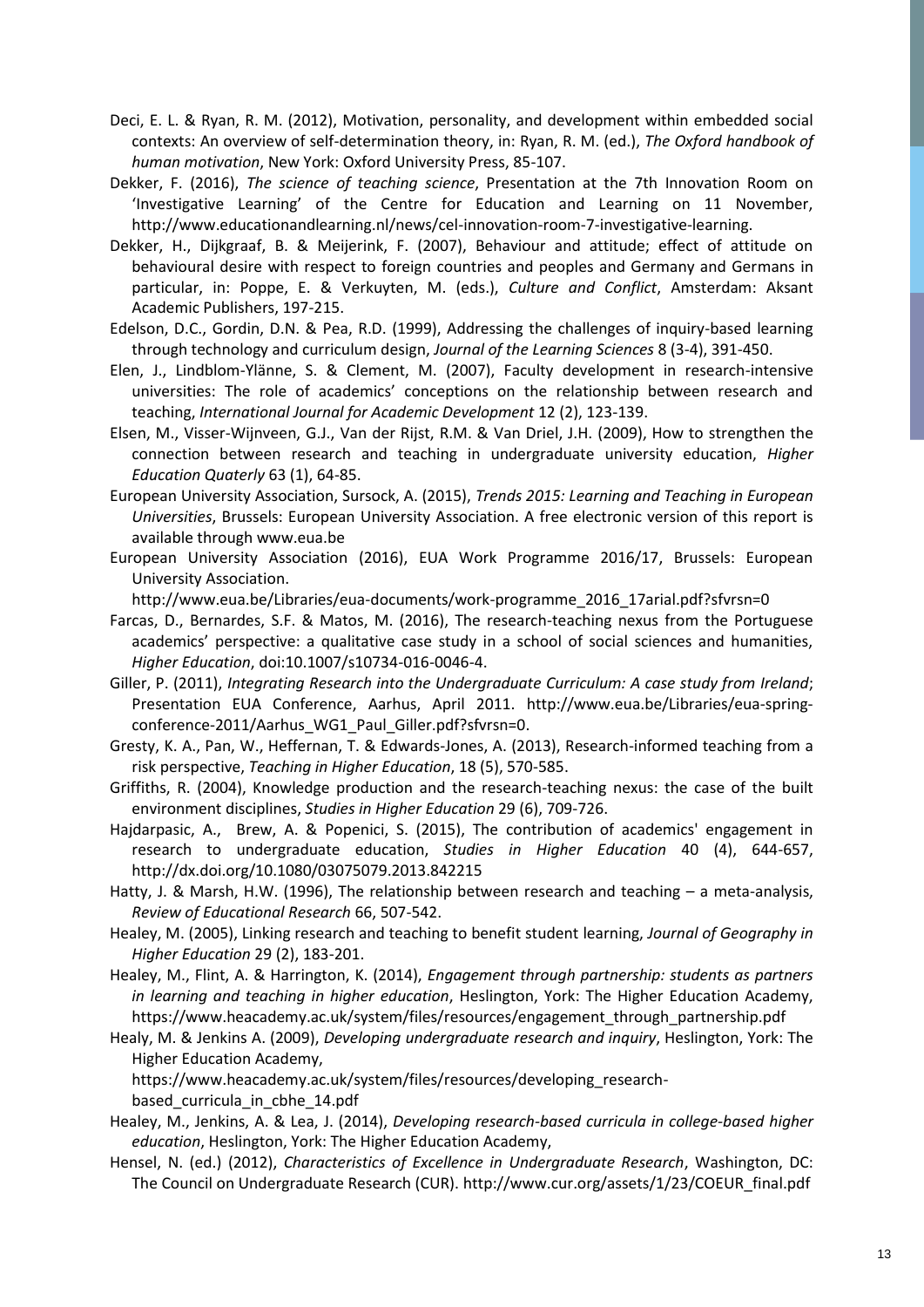Hensley, M. K. (2015), A Survey of Instructional Support for Undergraduate Research Programs, *Portal: Libraries and the Academy*, 15 (4), [https://muse.jhu.edu/article/595063.](https://muse.jhu.edu/article/595063)

- Hodson, D. (1992). An exploration of some issues relating to integration in science and science education. *International Journal of Science Education, 14*(5), 541-562.
- Hoskins, S. & Mitchell, J. (2015), *Research-based learning, Taking it a step further*, Innovative Pedagogies Series, Heslington, York: The Higher Education Academy, accessed 27 November 2016[. https://www.heacademy.ac.uk/system/files/sherria\\_hoskins\\_final.pdf](https://www.heacademy.ac.uk/system/files/sherria_hoskins_final.pdf)
- Katkin, W. (2003), The Boyer Commission Report and Its Impact on Undergraduate Research, *New Directions for Teaching and Learning* 93, 19-38.
- Kinkead, J. (2003), Learning Through Inquiry: An Overview of Undergraduate Research, *New Directions for Teaching and Learning*, 93, pages 5–18.
- Kinkead, J. (2011), The impact of undergraduate research, *Newsletter for the Council of Fellows of the American Council on Education* 33 (1), 21-22.
- Kuh, G. D. (2009), *High-Impact Educational Practices; What they are, who has access to them, and why they matter*, Washington, DC: Association of American Colleges and Universities. www.aacu.org.
- Laird, Th. F. N., Shoup, R., Kuh, G. D. & Schwarz, M. J. (2008), The Effects of Discipline on Deep Approaches to Student Learning and College Outcomes, *Research in Higher Education* 49 (6), 469- 494.
- League of European Research Universities (2002), *The European Higher Education and Research Areas and the Role of Research-Intensive Universities*,
- Leisyte, L., Enders, J. & de Boer, H. (2009), The balance between teaching and research in Dutch and English universities in the context of university governance reforms, *Higher Education* 58 (5), 619- 635, doi:10.1007/s10734-009-9213-1
- Levy, Ph. & Petrulis, R. (2012), How do first-year university students experience inquiry and research, and what are the implications for the practice of inquiry-based learning?, *Studies in Higher Education* 37 (1), 85-101.
- Marsh, H. W. & Hattie J. (2002), The relation between research productivity and teaching effectiveness; Complementary, antagonistic, or independent constructs? *The Journal of Higher Education* 73 (5), 603-641.
- Martens, R. & De Brabander, K. (2014), 'Towards a unified theory of task-specific motivation', *Educational Research Review*, 11, 27-44.
- Miller, A., Sharp, J. & Strong, J. (eds.) (2012), What is research-led teaching? Multi-disciplinary perspectives, London: Consortium for Research Excellence, Support and Training (CREST).
- Office of Undergraduate Research (2014), *2013-2014 Annual Report*, Champaign, IL.: Office of Undergraduate Research, University of Illinois.
- Schapper, J. & Mayson, S.E. (2010), Research-led teaching: moving from a fractured engagement to a marriage of convenience, *Higher Education Research & Development* 29 (6), 641-651.
- Schouteden, W., Verburgh, A. & Elen, J.(2016), Teachers' general and contextualised research conceptions, *Studies in Higher Education* 41 (1), 79-94.
- Seifert, K., Fenster, A., Dilts, J.A. & Temple, L. (2009), An investigative, cooperative learning approach to the general microbiology laboratory, *Life Sciences Education* 8 (2), 147-153.
- Simons, M. & Elen, J. (2007), The 'research-teaching nexus' and 'education through research': an exploration of ambivalences, *Studies in Higher Education* 32(5), 617-631.
- Spronken-Smith, R. & Walker, R. (2010), Can inquiry-based learning strengthen the links between teaching and disciplinary research?, *Studies in Higher Education* 35 (6), 723-740.
- Stevenson, E. & McArthur, J. (2015), Triple nexus: improving STEM teaching through a researchpublic engagement-teaching nexus, *International Journal for Academic Development* 20 (3), 291- 294.
- Trowler, P. & Wareham, T. (2008), *Tribes, territories, research and teaching; Enhancing the teachingresearch nexus*, Heslington, United Kingdom: The Higher Education Academy.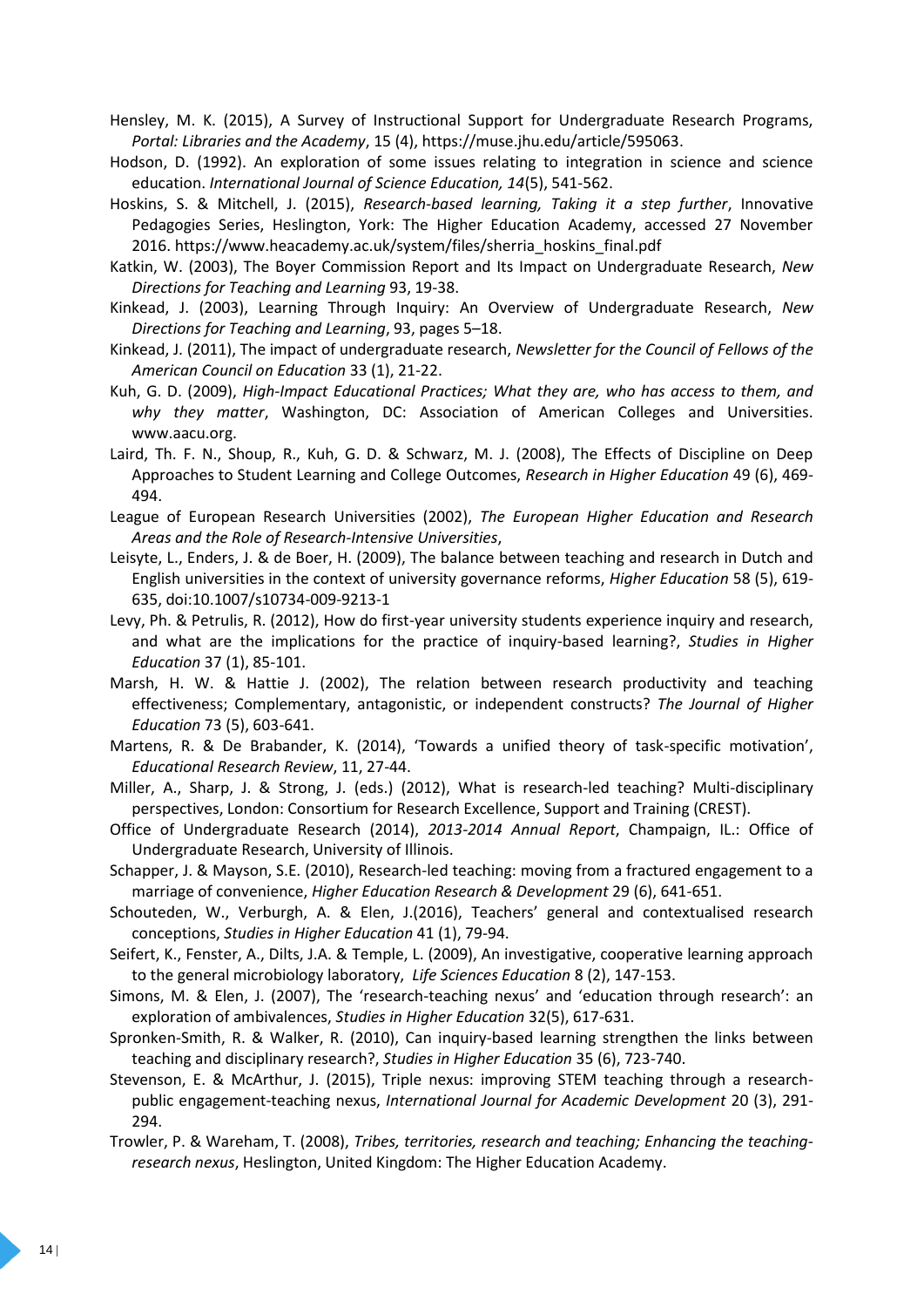- Turner, N., Wuetherick, B. & Healey, M. (2008), International perspectives on student awareness, experiences and perceptions of research: implications for academic developers in implementing research‐based teaching and learning, *International Journal for Academic Development* 13(3), 199-211..
- University Alliance and Higher Education Academy (2016), *What does research-informed teaching look like?*, London: University Alliance, and Heslington: Higher Education Academy.
- Van den Broek, W. (2016), *The challenge of integrating research activities into a regular educational programme*, Presentation at the 7th Innovation Room on 'Investigative Learning' of the Centre for Education and Learning on 11 November, [http://www.educationandlearning.nl/news/cel](http://www.educationandlearning.nl/news/cel-innovation-room-7-investigative-learning)[innovation-room-7-investigative-learning.](http://www.educationandlearning.nl/news/cel-innovation-room-7-investigative-learning)
- Van der Rijst, R.M. & Jacobi, R.K. (2009), *Verwevenheid van onderzoek in het onderwijs aan de Universiteit Leiden; Curriculumanalyses van bacheloropleidingen Archeologie, MST, en Criminologie*, Leiden: Interfacultair Centrum voor Lerarenopleiding, Onderwijsontwikkeling en Nascholing.
- Van der Rijst, R.M., Visser-Wijnveen, G.J., Verstelle, T. & Van Driel, J.H. (2009), Studentbeleving van de onderzoekintensiviteit van universitaire onderwijsomgevingen, *Pedagogische Studiën* 86, 214- 229.
- Van der Rijst, R.M. (2016), *Dissolve the contemporary dichotomy in Academy*, Presentation at the 7th Innovation Room on 'Investigative Learning' of the Centre for Education and Learning on 11 November,

[http://www.educationandlearning.nl/news/cel-innovation-room-7-investigative-learning.](http://www.educationandlearning.nl/news/cel-innovation-room-7-investigative-learning)

- Verburgh, A.L., Schouteden, W. & Elen, J. (2013), Patterns in the prevalence of research-related goals in higher education programmes, *Teaching in Higher Education* 18 (3), 298-310. <http://dx.doi.org/10.1080/13562517.2012.719153>
- Visser-Wijnveen, G. J., Van Driel, J. H., Van der Rijst, R. M., Verloop, N. & Visser, A. (2010), The ideal research-teaching nexus in the eyes of academics: building profiles, *Higher Education Research & Development* 29 (2), 195-210.
- Walkington, H. (2012), Developing dialogic learning space: the case of online undergraduate research journals, *Journal of Geography in Higher Education* 36 (4), 547-562.
- Walkington, H. (2016), *Students as researchers, students as authors: strategies for engaging students in research and dissemination*, Presentation at the 7<sup>th</sup> Innovation Room on 'Investigative Learning' of the Centre for Education and Learning on 11 November, <http://www.educationandlearning.nl/news/cel-innovation-room-7-investigative-learning>
- Walkington, H., Hill J. & Kneale, P. E. (2016), Reciprocal elucidation: a student-led pedagogy in multidisciplinary undergraduate research conferences, *Higher Education Research & Development*, 1-14, http://dx.doi.org/10.1080/07294360.2016.1208155.
- Walkington, H. (2015), *Students as researchers: Supporting undergraduate research in the disciplines in higher education,* York*:* The Higher Education Academy, [https://www.heacademy.ac.uk/system/files/resources/Students%20as%20researchers\\_1.pdf.](https://www.heacademy.ac.uk/system/files/resources/Students%20as%20researchers_1.pdf)
- Winckler, G. (2011), Developing research skills at the undergraduate level: general comments, Presentation at EUA Conference, Aarhus, April 2011, [http://www.eua.be/Libraries/eua-spring](http://www.eua.be/Libraries/eua-spring-conference-2011/Aahrus_WG1_Georg_Winckler.pdf?sfvrsn=0)[conference-2011/Aahrus\\_WG1\\_Georg\\_Winckler.pdf?sfvrsn=0](http://www.eua.be/Libraries/eua-spring-conference-2011/Aahrus_WG1_Georg_Winckler.pdf?sfvrsn=0)
- Zamorski, B. (2002), Research-led teaching and learning in Higher Education: A case, *Teaching in Higher Education* 7 (4), 411-427.
- Zhang, Th. (2016), Developing pedagogies as means for improving quality: Learning and teaching as a European priority, Presentation at the 11th European Quality Assurance Forum, Ljubljana, 17-19 November2016, [http://www.eua.be/Libraries/eqaf-2016/presentations/therese\\_effect\\_eqaf-nov-](http://www.eua.be/Libraries/eqaf-2016/presentations/therese_effect_eqaf-nov-2016_tz.pdf)[2016\\_tz.pdf.](http://www.eua.be/Libraries/eqaf-2016/presentations/therese_effect_eqaf-nov-2016_tz.pdf)